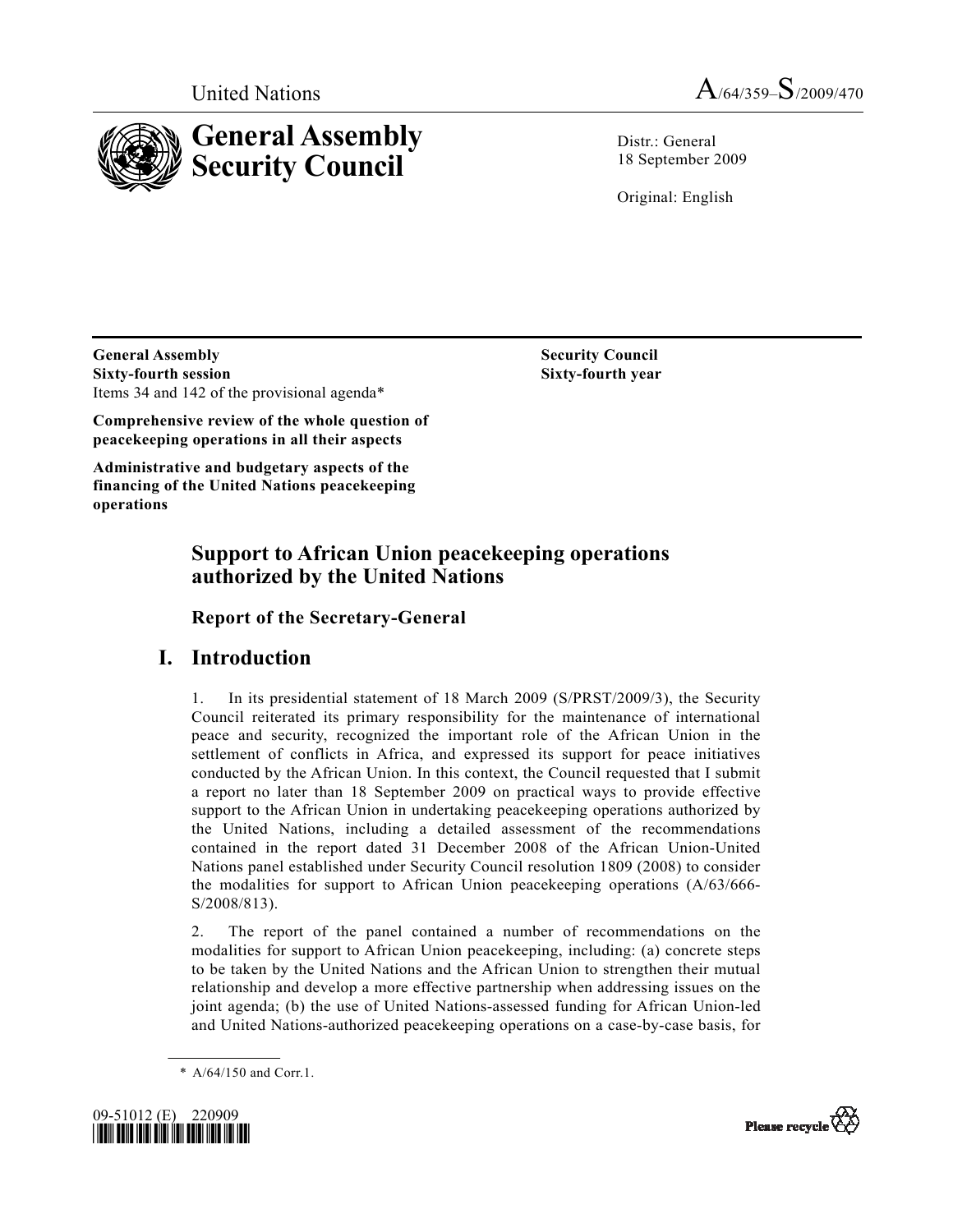up to six months, to be provided mainly in kind and only when there is an intention to transition the mission to a United Nations peacekeeping operation; (c) the establishment of a voluntary-based multi-donor trust fund to focus on comprehensive capacity-building; (d) the consideration by the African Union to develop its logistics capacity through innovative options; and (e) the establishment of a joint United Nations/African Union team to examine the detailed modalities to implement its recommendations.

3. As noted in my 7 April 2008 report on the relationship between the United Nations and regional organizations, in particular the African Union, in the maintenance of international peace and security (S/2008/186), the United Nations recognizes that partnerships with regional organizations, based on the comparative strengths of each organization, are a critical factor in meeting the demands of modern peacekeeping. The African Union has demonstrated its capacity to deploy peacekeeping and mediation missions rapidly to limit the escalation of conflict and human suffering and is ready to take on more responsibility in the short and longterm to assist in maintaining regional peace and security. In meeting the demands of its current undertakings and longer-term objectives, however, the African Union is facing significant challenges.

4. The present report, which was prepared by the Departments of Peacekeeping Operations, Field Support and Political Affairs provides an assessment of the recommendations of the African Union-United Nations panel and proposes practical ways in which the United Nations can assist the African Union to enhance its effectiveness in the deployment and management of peacekeeping operations. In preparing this report, the Secretariat consulted closely with the African Union Commission.

5. The first section of the report underscores the importance of a close strategic partnership between the United Nations and the African Union and provides direction with respect to the kind of mechanisms and processes that should be put in place to enhance the partnership between the two organizations. The second section of the report provides an assessment of the various mechanisms available to improve the predictability, sustainability and flexibility of financing African Union peacekeeping operations authorized by the United Nations. The third section details the key gaps in the capacity of the African Union to plan, manage, deploy and liquidate peacekeeping operations and proposes a number of measures by which the United Nations can assist in building this capacity. Within the same section, the report provides a summary of the long-term peacekeeping objective of the African Union embodied in the African Standby Force, underlining that many of the challenges that apply to the immediate peacekeeping demands of the African Union will remain relevant in operationalizing the African Standby Force.

6. While the Security Council presidential statement of 18 March 2009 requested that I provide an assessment of the recommendations contained in the report of the panel, in particular those on financing, it is important to bear in mind the position of the African Union on this matter. The African Union Assembly, in its January 2007 decision on the activities of the Peace and Security Council of the African Union and the state of peace and security in Africa (Assembly/AU/Dec.145 (VIII)), called upon the United Nations to examine, within the context of Chapter VIII of the Charter of the United Nations, the possibility of funding, through assessed contributions, peacekeeping operations undertaken by the African Union or under its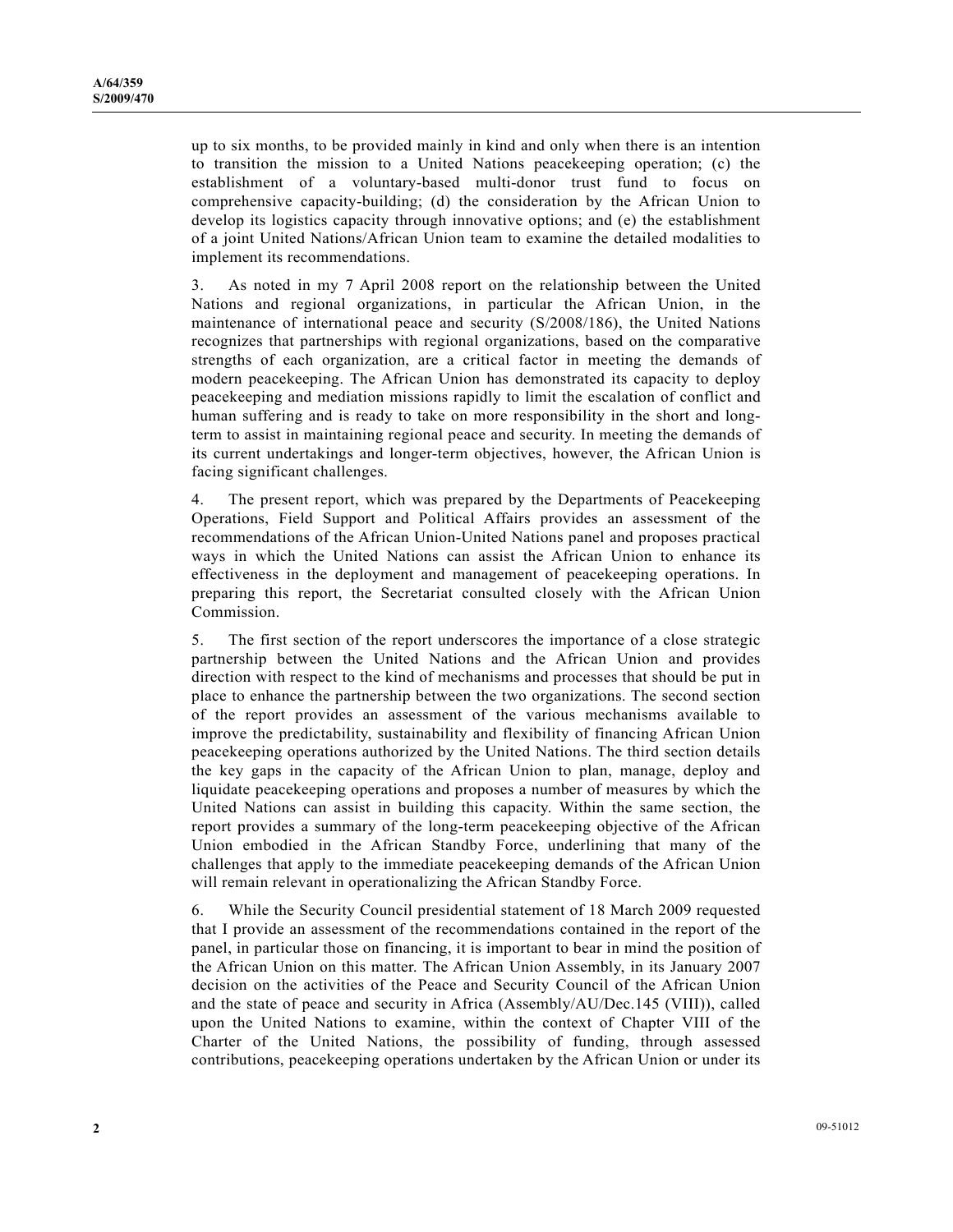authority, with the consent of the United Nations. In its communiqué of 13 March 2009 (PSC/PR/Comm (CLXXVIII)), the African Union Peace and Security Council, while stressing that the report of the panel marked an important step in the overall efforts to enhance the capacity of the African Union to meet the peace and security challenges facing the continent, underlined the need for continued efforts to ensure predictable, sustainable and flexible funding for African Union-led peace support operations. These positions were reiterated by the African Union Commission during its consultations with the Secretariat on the preparation of the present report.

## **II. Strategic partnership between the United Nations and the African Union**

## **United Nations Security Council and African Union Peace and Security Council**

7. In its presidential statement of 28 March 2007 (S/PRST/2007/7), the Security Council recognized the important role of regional organizations in the prevention, management and resolution of conflicts, in accordance with Chapter VIII of the Charter. In that regard, the Security Council stressed the importance of supporting and improving in a sustained way the resource base and capacity of the African Union. In my report of 7 April 2008 (S/2008/186), I also underscored the important role of the African Union in the maintenance of regional peace and security and emphasized the need for the United Nations and the African Union to enhance their strategic relationship to ensure a clear and effective division of labour in this regard.

8. Coherence in the decision-making of the United Nations Security Council and the African Union Peace and Security Council on issues on the agenda of both organizations is critical in ensuring an effective partnership. This is particularly the case on issues where the two organizations undertake joint mediation and peacekeeping efforts. Enhanced strategic communication and a shared understanding of issues of mutual concern will inform the assumptions on which decisions are made by the respective bodies. Enhanced dialogue on decision-making will improve our collective ability to respond to the many peace and security challenges we face in Africa.

9. In my report of 7 April 2008 (S/2008/186), I noted that further work could be undertaken, with the support of the Secretariat and the African Union Commission, to strengthen coordination and consultation mechanisms between the Councils. This would include: (a) full implementation of provisions of the joint communiqué issued by the Security Council and the African Union Peace and Security Council on 11 June 2007 (S/2007/421 and Corr.1); (b) formalizing the holding, on an annual basis, of the joint meetings between the Security Council and the Peace and Security Council; and (c) further sharing of experiences on the working methods between the two bodies. The annual meetings of the Security Council and the Peace and Security Council that have taken place over the past three years are a step in the right direction. However, to be truly effective and strategic, these annual meetings require more in-depth preparation and follow-up by the two Councils.

10. Towards this end, in its communiqué of 13 March 2009 (PSC/PR/Comm (CLXXVIII)), the African Union Peace and Security Council underlined the need to ensure more regular interaction between its Chairperson and the President of the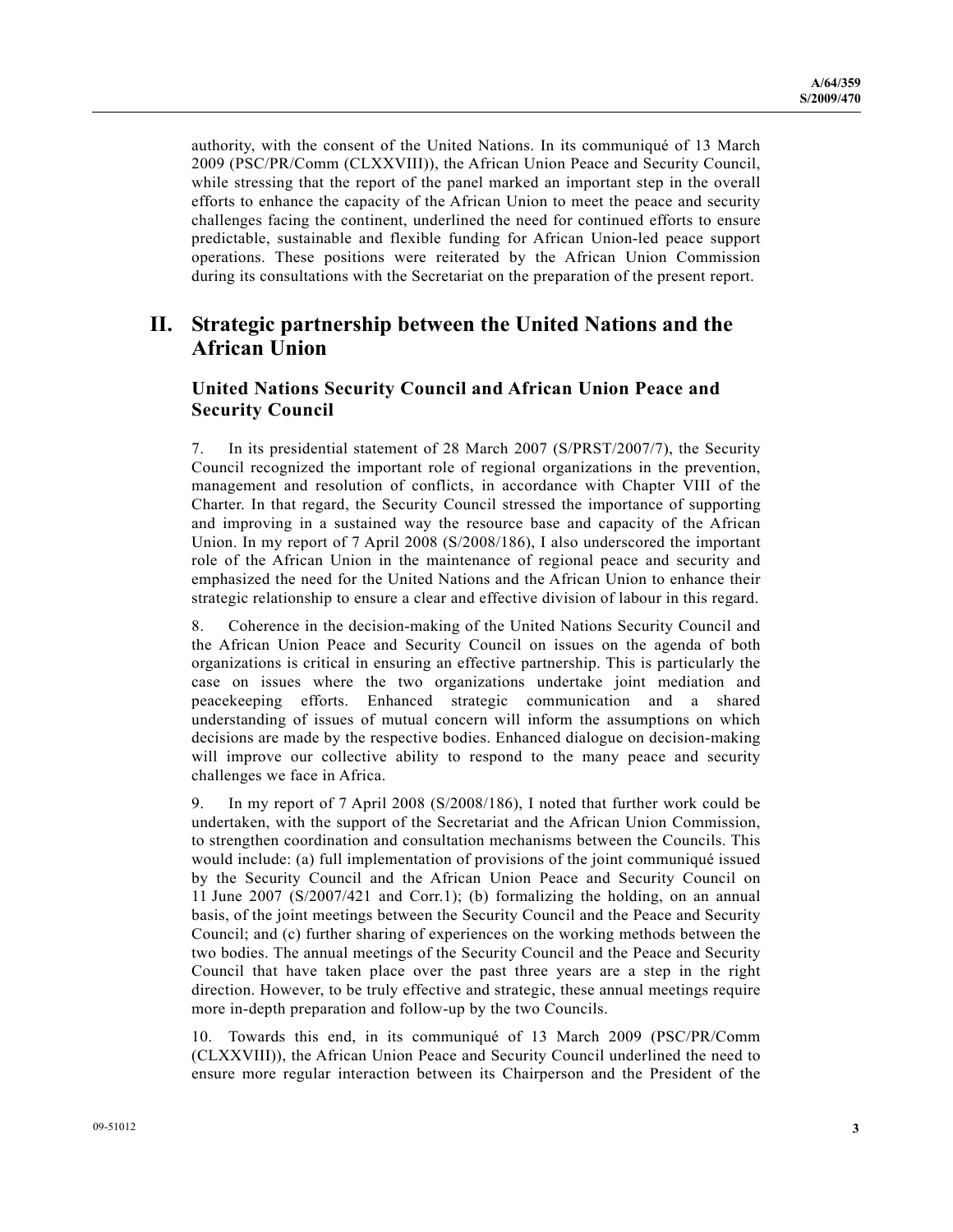Security Council, as well as coordination and synchronization between the Security Council and the Peace and Security Council in the area of decision-making. Both Councils in their communiqué of 16 May 2009 (S/2009/303) further "agreed to pursue their consultations on ways and means to strengthen their cooperation and partnership, as well as on the modalities for the organization of their consultations". In this regard, the Peace and Security Council has shared relevant communiqués with the Security Council following its proceedings on areas of mutual interest.

## **United Nations Secretariat and African Union Commission**

11. Both the United Nations Security Council and the African Union Peace and Security Council remain responsible for their respective decision-making processes. The coherence of decision-making between the two Councils could enhance an effective strategic and operational partnership between the Secretariat and the Commission in conflict analysis, strategy development and operational planning and vice-versa. The work of the Secretariat and the Commission in this regard should capitalize on the respective comparative advantages of the United Nations and African Union. In its report, the panel highlighted the need for a clearly understood relationship between the Secretariat and the Commission and the establishment of a formal consultation process on issues of mutual interest.

12. At the strategic level, I keep in close contact with the Chairperson of the African Union Commission, Jean Ping, and my Under-Secretaries-General consult regularly with relevant Commissioners of the African Union Commission on areas of common interest. As recommended by the panel, both Chairperson Ping and I believe that a more structured coordination mechanism should be established between the Secretariat and the Commission at the senior level. In this regard, the United Nations and African Union will set up a joint task force on peace and security, which will meet twice a year at the level of United Nations Under-Secretaries-General and relevant African Union Commissioners to review immediate and long-term strategic and operational issues.

13. At the operational level, this partnership is already evident through our joint work on Darfur, Somalia, capacity-building, mediation and early warning, including in Kenya, Mauritania and Madagascar. There is room to further define the parameters of this partnership through coordinated development of strategic assessments and joint concepts of operation, as well as enhanced communication in management and reporting related to our joint efforts in mediation and peacekeeping. In so doing, we must recognize that the United Nations Secretariat and the African Union Commission may not always agree on all points related to these efforts. The Security Council and the Peace and Security Council may also not always agree on all points on their agenda. We should, however, acknowledge our differences in approach and try to work towards our shared objective in bringing peace and security to conflict areas.

14. In this regard, the United Nations Secretariat will note in its reporting the views of the Peace and Security Council so that the Security Council is fully aware of the views of the Peace and Security Council in its considerations. It is positive to note that the African Union Commission has been reflecting the views of the Security Council in reporting to the Peace and Security Council.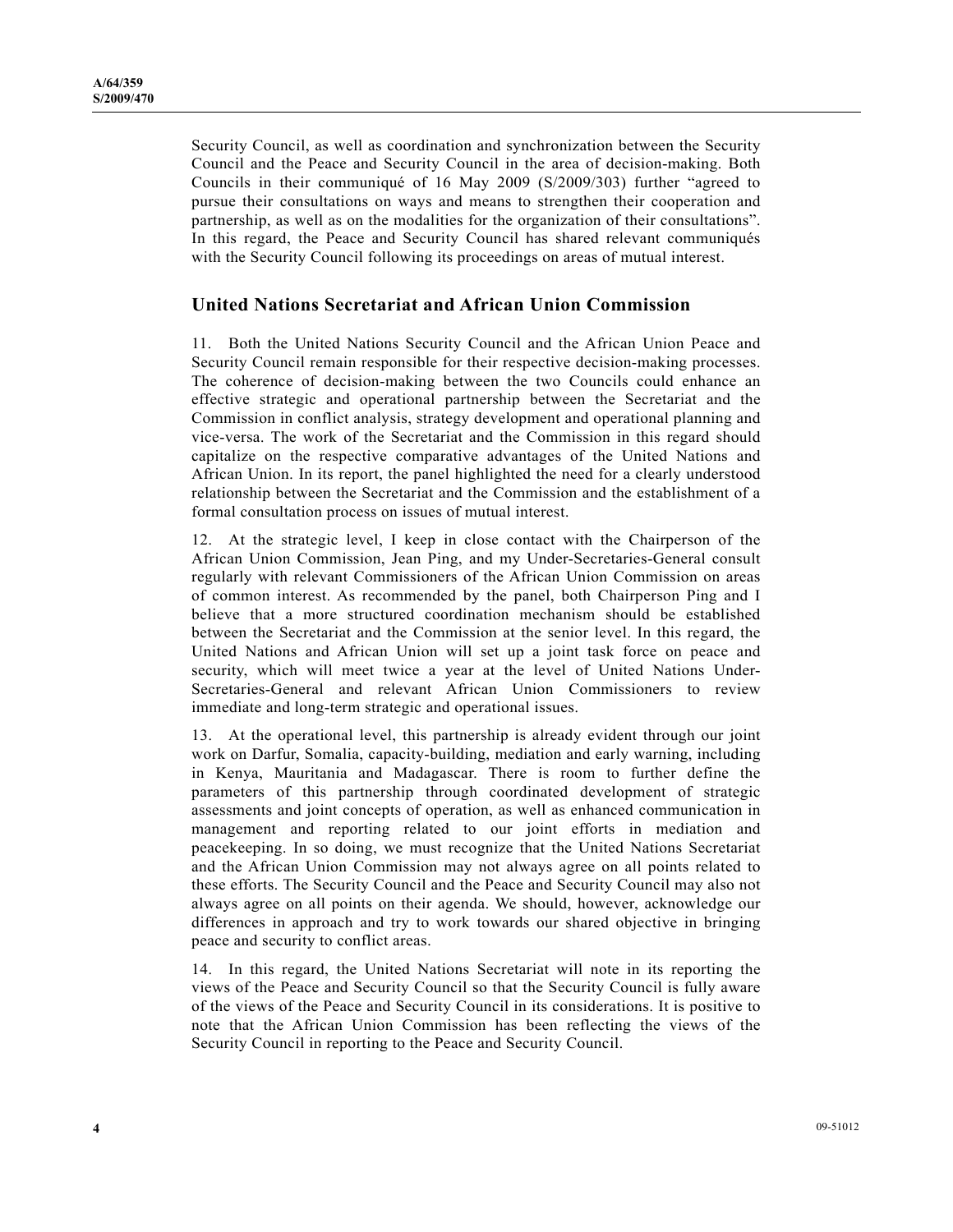15. It is also important that the Secretariat and the Commission further enhance their regular interaction. A number of channels already exist in support of implementing the 10-year capacity-building programme of 2006, which is the overarching framework for United Nations support to the African Union in the area of peace and security. The annual consultative meetings on conflict prevention, management and resolution or desk-to-desk exchange have led to concrete joint initiatives at the country level. This desk-to-desk exchange is followed up through weekly teleconferences. These meetings cover a broad spectrum of issues, from early warning and conflict prevention to mediation and elections.

16. The desk-to-desk exchange led by the Department of Political Affairs should be broadened to include relevant officers from the Department of Peacekeeping Operations, the Department of Field Support and the Office for the Coordination of Humanitarian Affairs, when relevant. The desk-to-desk exchange may also serve as a preparatory mechanism for the annual meetings of the United Nations-African Union task force on peace and security.

17. Regular consultations are also held between the Secretariat and the Office of the Permanent Observer of the African Union to the United Nations in New York, on the one hand, and the Commission and the United Nations Secretariat presence in Addis Ababa on the other. This level of engagement has strengthened information exchange and coordination. I believe our relationship can be further enhanced by restructuring the support provided by the United Nations to the African Union in the area of peace and security, including through integrating the existing Secretariat presence in Addis Ababa. The African Union Commission and the Group of African States agree with this approach. I therefore intend to submit a proposal to the General Assembly that would rationalize and make the presence more effective while minimizing costs.

18. To more effectively engage the Secretariat and Member States on the multitude of African issues on the agenda of the Security Council, the African Union Commission also agrees that it would be important to enhance the capacity of the Office of the Permanent Observer of the African Union to the United Nations, especially in the area of peace and security. I understand that the Commission will make efforts towards this end.

# **III. Financing for African Union-led, United Nations-authorized peacekeeping operations**

19. To date, the African Union and its regional economic communities have mounted peacekeeping operations in Burundi, Comoros, Côte d'Ivoire, Guinea-Bissau, Liberia, Sierra Leone, Somalia and the Sudan. While these missions have demonstrated the value of quick regional response, the ability to implement their respective mandates has often been constrained by a lack of military capabilities, insufficient resources and inadequate institutional capacity to plan, manage, deploy and liquidate operations. As a result, a number of African Union operations have relied heavily on donor and ad hoc support provided by the United Nations, with individual troop-contributing countries playing a critical role in some instances. Despite these challenges, the African Union and its regional economic communities have made substantial progress towards responding to immediate demands for peacekeeping in Africa while, at the same time, working to build capacity in conflict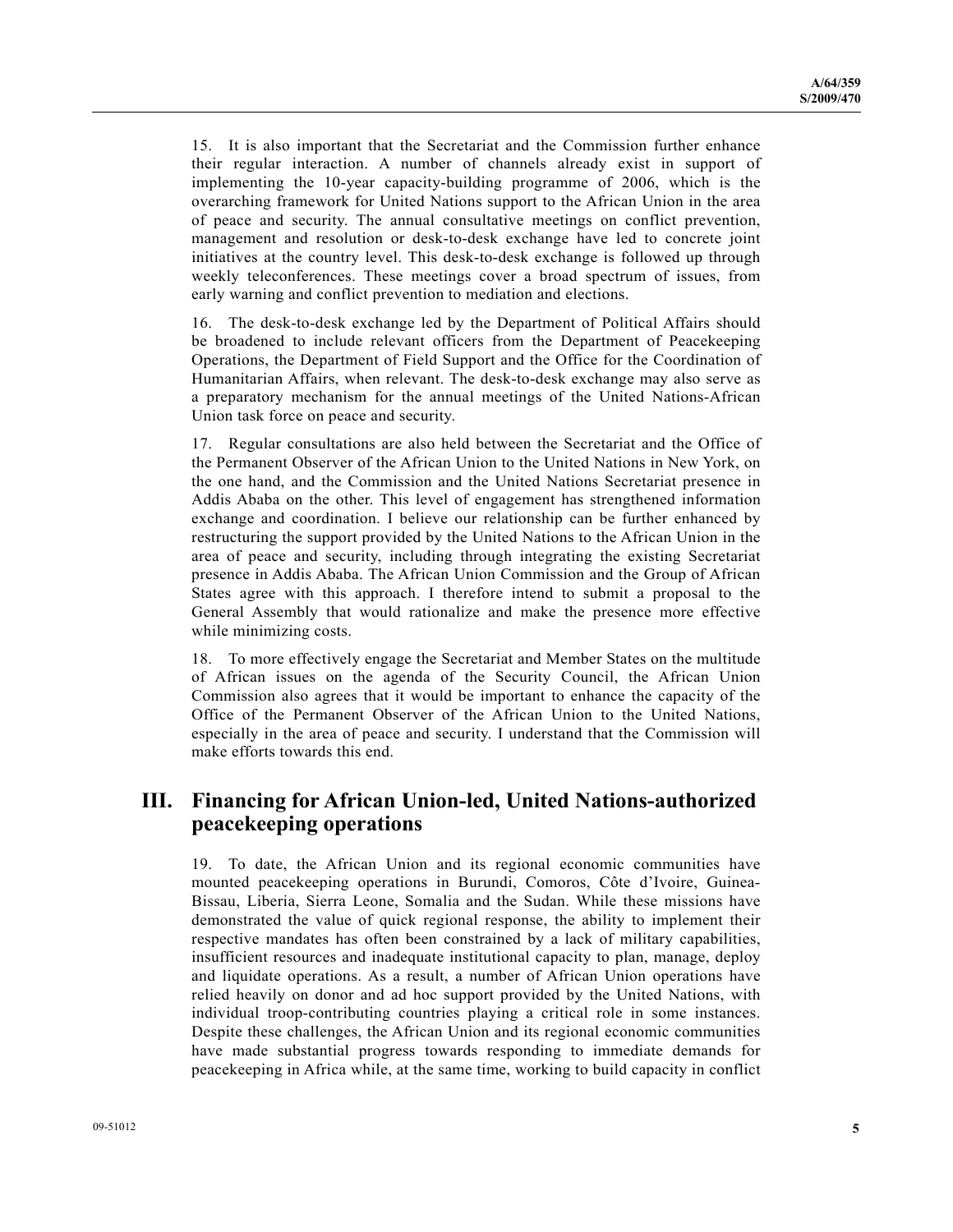prevention and resolution, including through the development of the African Standby Force, which is to provide the African Union with a long-term standby peacekeeping capacity.

20. As stressed by the Security Council under resolution 1809 (2008), the unavailability of predictable and sustainable resources limits the ability of the African Union to act, despite its demonstrated political will, to fulfil its commitments to peace and security in Africa. Specifically, the absence of predictable and sustainable funding has been linked to a number of critical operational limitations, including:

(a) The inability to reach mandated troop levels;

 (b) Limited operational effectiveness owing to a short-term focus on the availability of funding, as opposed to a longer term strategic focus on achieving the mandate;

 (c) In the case of the African Union Mission in the Sudan (AMIS), a difficult transition from an under-resourced African Union operation to a hybrid peacekeeping operation (the African Union-United Nations Hybrid Operation in Darfur (UNAMID));

 (d) An unsustainable administrative, coordination and financial management burden placed on a limited African Union capacity by multiple donors' reporting and oversight mechanisms.

## **Recommendation of the panel**

21. In the light of the above, the panel has recommended the use of United Nations-assessed funding to support United Nations-authorized African Union peacekeeping operations for a period of no longer than six months and mostly in kind. The panel recommended that such support be predicated on: (a) a case-by-case approval by the Security Council and General Assembly; and (b) an agreement between the African Union and the United Nations that the mission would transition to United Nations management within six months.

### **Analysis of the recommendation of the panel**

22. The deployment of any peacekeeping operation must be predicated on the principle that it has the necessary support and resources required to implement its mandate. It follows that any operation must be built around the key criteria of predictability, sustainability and flexibility of funding. To date, financing for African Union peacekeeping operations has been provided by the African Union's regular budget or assessed contributions and donor contributions. In Burundi and Liberia, individual troop-contributing countries and African Union member States carried a major part of the financial burden. In the case of AMIS and the African Union Mission in Somalia (AMISOM) voluntary financing was supplemented by United Nations support packages funded through United Nations assessed contributions.

23. To date five financing mechanisms have been used to fund African Union peacekeeping operations: (a) African Union assessed contributions; (b) contributions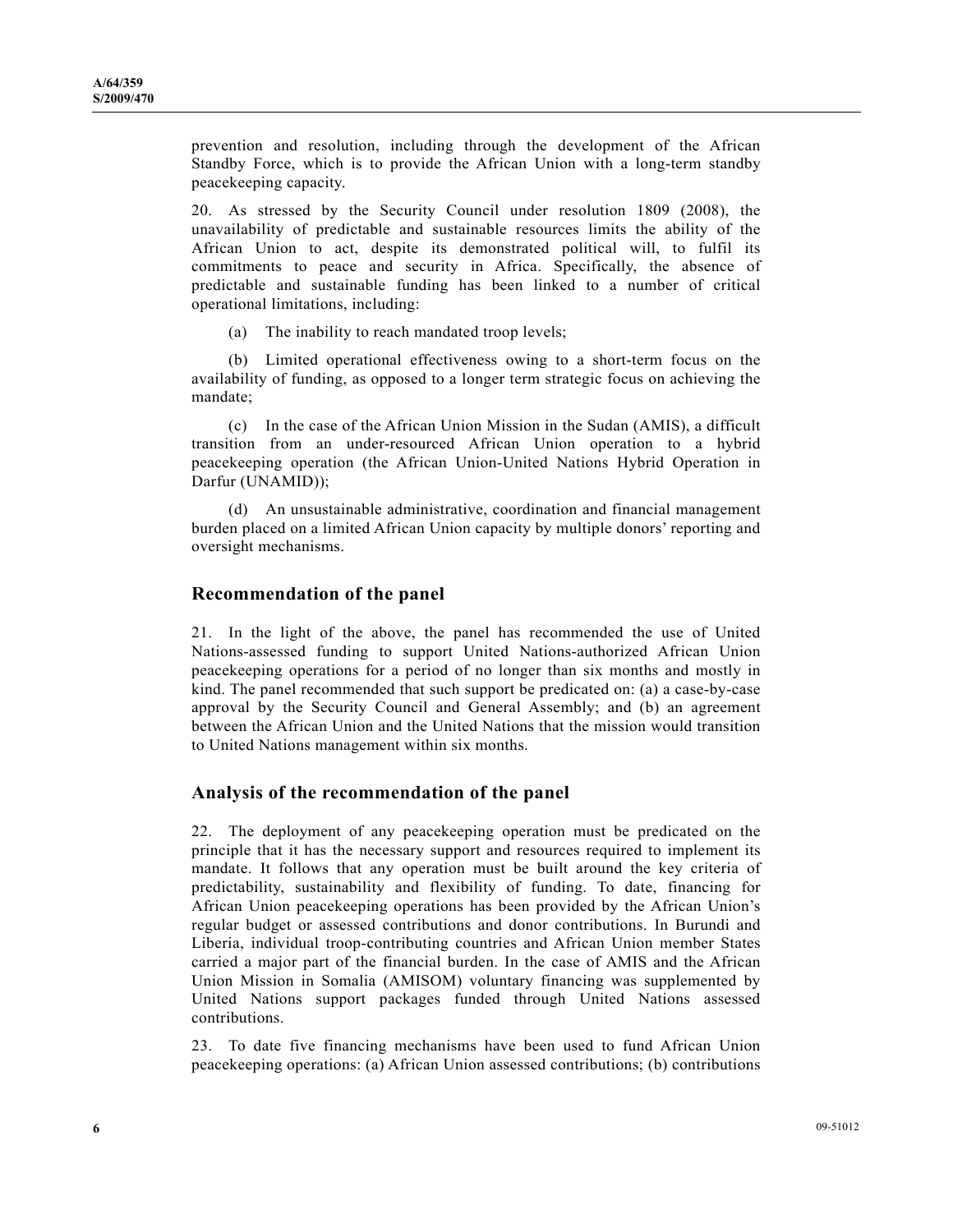through individual African Union troop-contributing countries; (c) voluntary contributions; (d) United Nations support packages financed through United Nations assessed contributions; and (e) a combination of the above. These mechanisms are reviewed in the following section of this report.

#### **African Union-assessed contributions**

24. In establishing the African Union Peace and Security Council in 2004, the African Union also created a Peace Fund to provide the financial resources necessary for peace support missions and other operational activities related to peace and security. The Peace Fund is made up of financial appropriations of 6 per cent from the regular budget of the African Union (including arrears of contributions), voluntary contributions from member States, donors and other sources within Africa, including the private sector, civil society and individuals. On 31 August 2009, in its Tripoli Declaration on the elimination of conflicts in Africa and the promotion of sustainable peace (SP/ASSEMBLY/PS/DECL(I)), the Special Session of the African Union held in Tripoli requested that "the Commission to take the necessary preparatory steps for the increase of the statutory transfer from the African Union regular budget to the Peace Fund from 6 per cent to 12 per cent". In addition, the Assembly requested its member States to make voluntary contributions to the Peace Fund.

25. Since its establishment in 2004, a number of donors have contributed to the Peace Fund to finance peace support operations, mediation and conflict prevention activities. To attract further contributions to the Peace Fund it will be important for the African Union to actively engage in broadening its donor base, including through resource mobilization activities within the continent. In addition, the African Union Commission should put in place a workplan and the adequate financial accountability systems to manage increased donor funding. Ways in which the African Union can enhance its capacity in this area are described in paragraphs 46 and 47.

26. As African countries increase their capacity to provide assessed financing for the African Union peacekeeping operations, it will still be necessary for donors and partners to continue to provide logistics support and voluntary contributions to the African Union. Equally important will be the direct support to troop- and policecontributing countries in the area of equipment, self-sustainment and training, for which there continues to be a dire need.

#### **Contributions from troop-contributing countries**

27. African Union troop-contributing countries and member States provide significant resources for African Union peacekeeping operations, as well as those of the regional economic communities. South Africa provided a major contribution in taking the lead nation role in Burundi under the African Union, while Nigeria and a number of West African troop-contributing countries have done the same in Sierra Leone and Liberia under the Economic Community of West African States (ECOWAS). African member States have also provided air support for troop movements. Moreover, the cost of preparation and deployment of troops by African troop-contributing countries is not always fully reimbursed by donor contributions.

28. While the expenditures undertaken and the lead role played by African troopcontributing countries in deploying operations has been considerable, it cannot be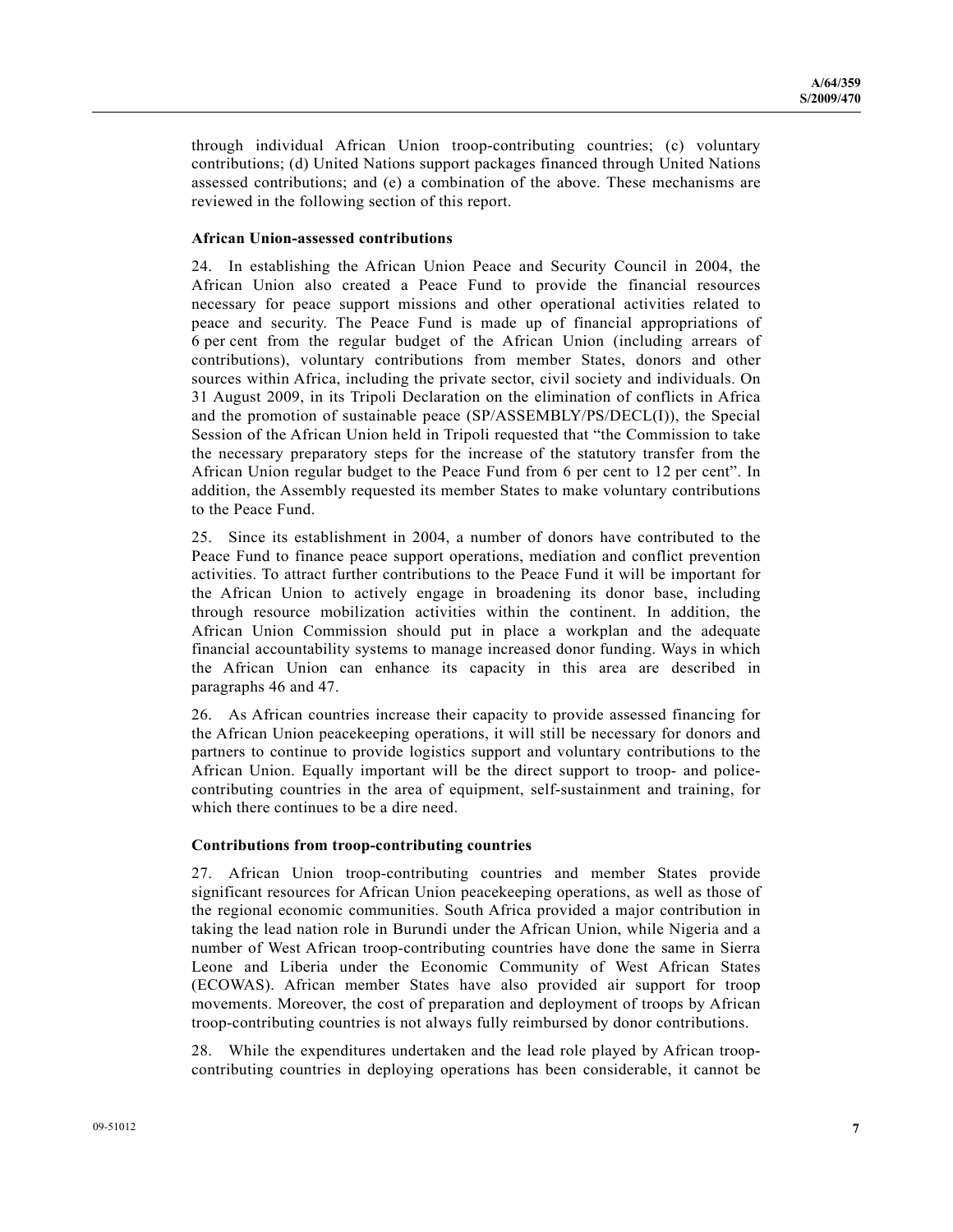relied upon to cover all the requirements of a peacekeeping operation. Considerable bilateral donor support continues to be required and interoperable, central communications and headquarters mechanisms will need to be supported at the African Union or regional economic community level. As with other voluntary resources mechanisms, reliance on troop-contributing countries, even with bilateral support, will require that complex and time-consuming coordination efforts be addressed to ensure a more flexible response to requirements as they arise.

#### **Voluntary contributions**

29. Voluntary contributions have indeed facilitated the deployment and maintenance of African Union peacekeeping operations. In particular, the European Union-funded Africa Peace Facility provides a major financing mechanism, which has made available over €400 million for the period 2004-2007 and €300 million for the period 2008-2010 to support peace and security in Africa, including  $\epsilon$ 200 million for peace support operations,  $\epsilon$ 65 million for capacity-building of the African Peace and Security Architecture, €15 million for early response mechanisms and  $E20$  million for contingencies.

30. Lessons from AMIS demonstrate, however, that voluntary contributions have lacked predictability and have often not been sufficient to cover all requirements of full-fledged peacekeeping operations. In addition, the coordination of voluntary contributions from a number of donors can be complex and lead to gaps. In AMIS, for example, voluntary contributions helped to sustain the Mission, but despite the best efforts of the United Nations to coordinate the funding that was provided in kind and through direct transfers, key requirements of AMIS went unfunded or experienced significant delays.

31. For voluntary contributions to conceivably meet the financial requirements of full-fledged African Union operations, donors would have to strengthen the predictability of these resources and, in this regard, take into account the full costs of an operation from the start with a plan to meeting the full financial requirements prior to deployment. Experience has shown that meeting all the requirements of a full-fledged peacekeeping operation such as AMIS or AMISOM will require a level of funding that donors have not met thus far. For example, while the Africa Peace Facility has made a significant contribution by making available approximately \$100 million per year over a three-year period to fund peacekeeping operations and early response mechanisms these funds alone would not be able to finance a full-fledged peacekeeping operation. This point is illustrated by comparison when reviewing AMISOM's logistics support requirements alone, to be provided out of the United Nations support package, which amount to approximately \$210 million over a nine-month period.

32. In addition, for voluntary financing for peacekeeping to be effective, donors must adjust their disbursement and reporting procedures to make the provision of funds as predictable and flexible as possible. It should be noted that the management of AMIS was also impeded by complicated procedures, delays in disbursements and a reliance on donor-selected contractors.

33. At the same time, donors and the African Union will need to address the complex coordination challenge to maximize resources and avoid delays and gaps that have undermined missions in the past. In this regard, it will be important for donors and partners to harmonize reporting requirements, coordinate effectively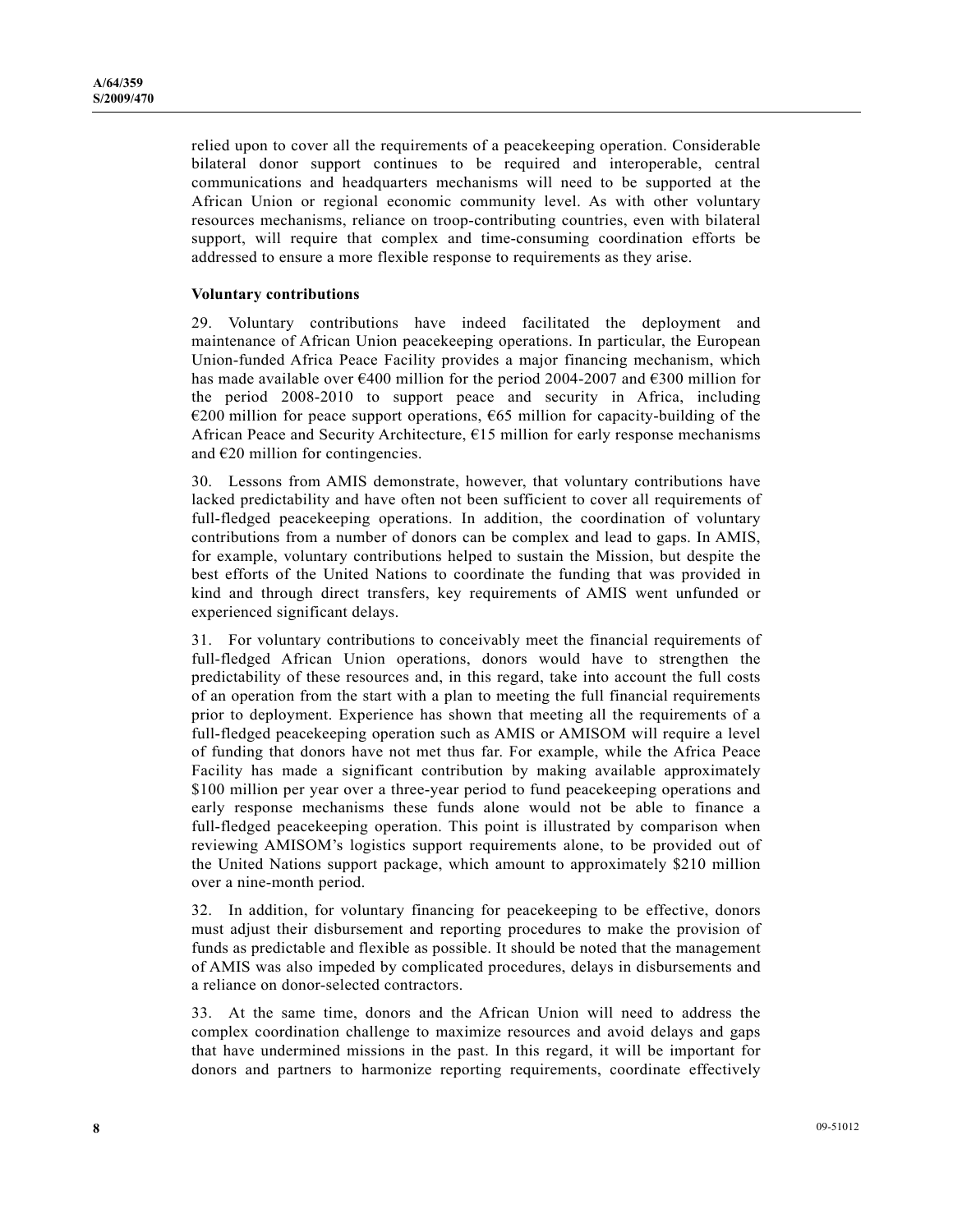among themselves and assist in building African Union capacity in the area of reporting.

34. To maximize the effectiveness of voluntary contributions, the African Union, with the support of the United Nations, could consider establishing a standing, flexible trust fund for African Union peacekeeping operations within the framework of the African Union Peace Fund, which, if contributed to with adequate resources, could provide the predictability and sustainability required for mounting peacekeeping operations. The United Nations could assist the African Union with financial management and oversight of the trust fund, while at the same time building capacity with the African Union. If the funds in the trust fund are not adequate to meet the requirements of a peacekeeping operation, the Security Council could consider authorizing a supplementary United Nations support package. The effectiveness of such a mechanism would depend on the willingness of donors to contribute to a trust fund and the flexibility and speed with which these funds could be released for peacekeeping operations.

#### **United Nations support packages financed by assessed contributions**

35. Acknowledging the existing gaps between voluntary support and operational requirements, the General Assembly has authorized United Nations support packages for African Union peacekeeping operations authorized by the Security Council to ensure sustainability and facilitate the eventual transition to a United Nations operation. The support packages authorized assessed funding for specific areas under the Light and Heavy Support Packages for AMIS and the Logistics Support Package for AMISOM. These areas included the payment of troop costs and allowances to AMIS troops prior to the transfer of authority to UNAMID and logistics support to AMISOM, including the provision of equipment and services normally provided to United Nations peacekeeping missions. Within the various components of funding provided through the AMIS and AMISOM support packages, United Nations assessed funds have been applied to most categories of expenditure applicable to a United Nations peacekeeping mission.

36. Based on experiences to date, support packages do not necessarily provide the sustainability and predictability required to effectively support the start-up of a peacekeeping operation. To be successful, it is critical that support packages are authorized early and receive all of the required assets. In the case of AMIS and AMISOM, the United Nations support packages were authorized between 18 months to two years after the African Union mission was already operating on the ground. For the AMIS support package to have facilitated more effectively the transfer of authority to the United Nations, it would have needed to have come into effect at the start of deployment. Furthermore, the experience of the Heavy Support Package, where critical force multipliers or enabling units that were authorized were not provided, demonstrates another possible limitation on the effectiveness of support packages that contain military components.

37. The use of United Nations assessed contributions would underline the political support of the Security Council for peacekeeping operations conducted by a regional organization. In this regard, if United Nations support packages are to be authorized in the future, as a matter of principle, United Nations support should only be considered in cases where consultations between the United Nations Security Council and the African Union Peace and Security Council take place to ensure the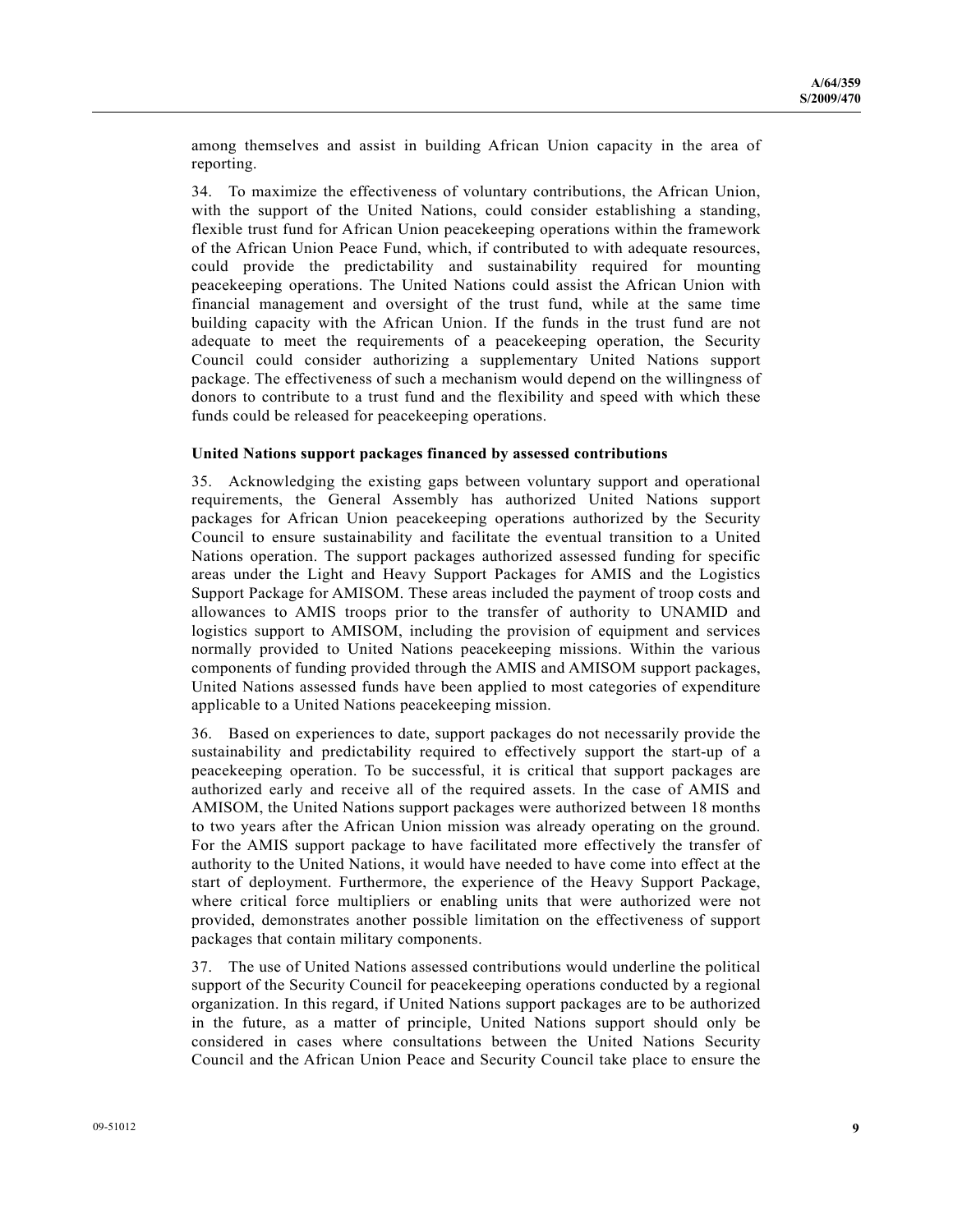political and security objectives of these operations are aligned prior to either body authorizing the establishment and deployment of such an operation.

38. As noted by the panel in its report, the use of United Nations assessed contributions for an African Union-led operation should be predicated on the assumption that the intention of the Security Council would be for the mission to transition to the United Nations. Such an arrangement should also aim to establish an African Union mission to United Nations standards to the extent possible, which would not only maximize the likelihood of success at the start-up phase, but would also facilitate the transition process to ultimately take place.

39. Moreover, as also noted by the panel, the provision of a United Nations support package financed by United Nations assessed contributions would entail a case-by-case authorization by the United Nations Security Council. Upon such an authorization, the General Assembly would determine the scope of the support package and the level of assessed contributions that would be provided, as is the case with United Nations peacekeeping operations. Funding authorized by the United Nations would be subject to United Nations management regulations and procedures and would therefore have to be accompanied by a United Nations management and accountability structure.

40. In addition, it would be critical to ensure that there is prior agreement between the African Union and the United Nations on the scope of activities that would fall under the parameters of the support package. Support packages would only include elements of the operation that would normally be covered for a United Nations peacekeeping operation. As with United Nations peacekeeping operations, financing for certain activities would have to be sought from voluntary sources, either through a specific mission trust fund or coordination with the United Nations country team and donor community.

#### **Combination of various mechanisms**

41. In some circumstances the international community has chosen to provide resources to the African Union for its peacekeeping operations using a combination of the aforementioned mechanisms. While it is still premature to conduct a fulllessons-learned exercise of AMISOM, some emerging trends are pertinent to this analysis. For example, support for the AMISOM operation is provided through three channels: a United Nations logistics support package funded through United Nations assessed contributions; voluntary contributions channelled through a United Nations trust fund; and bilateral funding and support arrangements.

42. The resulting multiple sources of funding have required a significant amount of coordination in order to minimize gaps and duplication. The multiple sources of funding have also created parallel management and accountability frameworks for the same operation. Given the developing administrative and financial management capacity within the African Union, these multiple fund sources and parallel structures are likely to impact on the long-term capacity-building programme of the African Union.

43. At the request of the Security Council, the General Assembly's authorization for assessed contributions applies only to a logistics package. As a result, there is continued reliance on voluntary funding sources to meet non-logistical requirements. This exposes AMISOM to the risk that resources will not be provided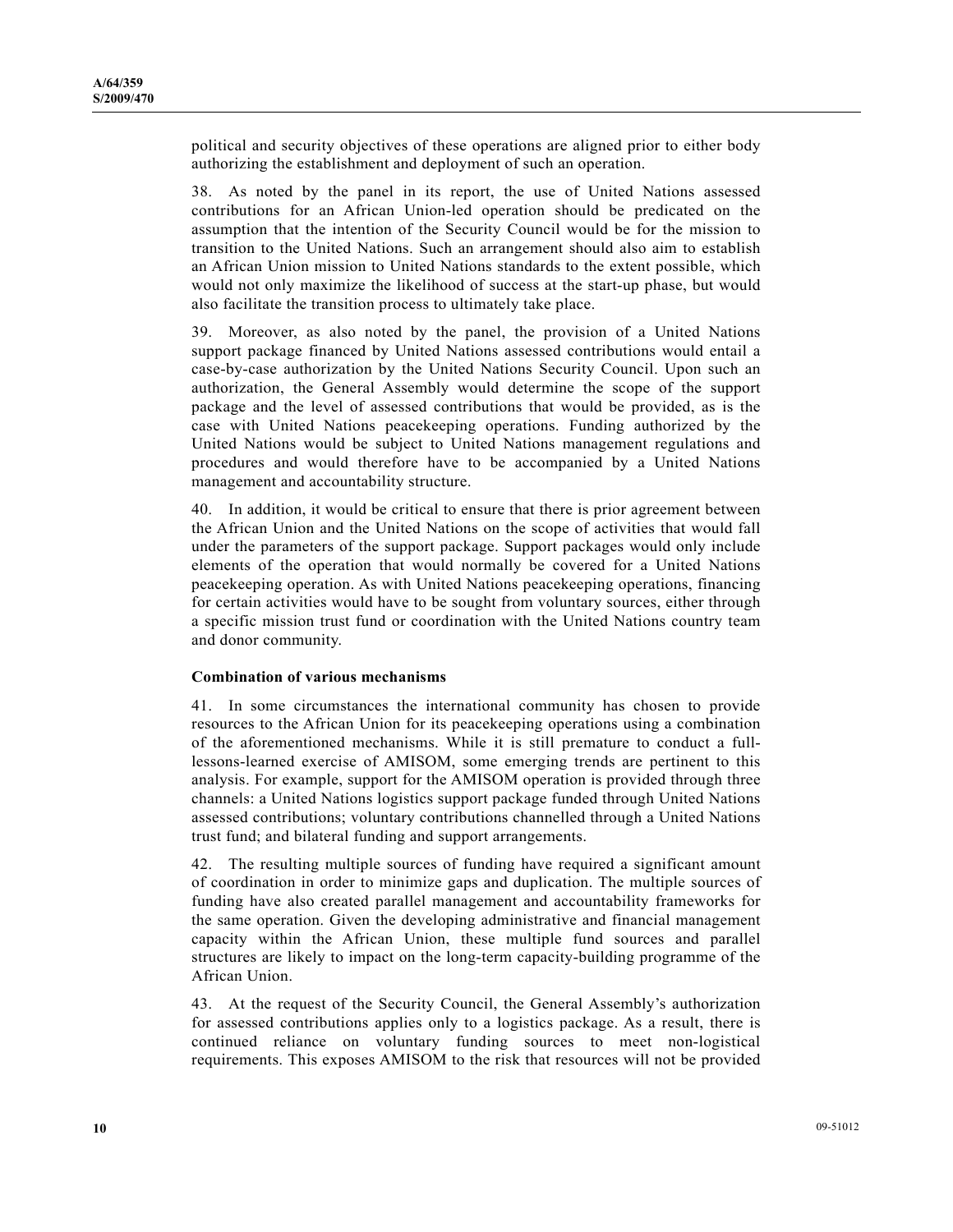on a sustainable or predictable basis, reinforcing the lessons noted in paragraph 18, particularly in regard to achieving mandated troop levels.

## **IV. Building institutional capacity for peacekeeping operations**

44. In addition to obtaining sustainable, predictable and flexible financial resources to mount peacekeeping operations, the African Union Commission's major challenge is the lack of sufficient institutional capacity in key management, support and strategic planning functions. This capacity is required to address both its immediate peacekeeping demands and its longer-term goal of operationalizing the African Standby Force.

45. The United Nations is currently working with the African Union Commission through a number of peacekeeping capacity-building initiatives. This assistance is built around the following principles:

 (a) Consultation between the Secretariat and Commission prior to the deployment of an African Union peacekeeping operation for which the African Union may request United Nations Secretariat support for planning or other technical assistance;

 (b) Requirements to be identified by the African Union, as above, and driven by the African Union Commission's capacity to absorb assistance;

 (c) United Nations support to be provided within the context of concurrent demands to support United Nations field operations;

 (d) The African Union would ultimately develop a capacity that is best suited to its own needs; United Nations systems must not be simply exported but should be seen as a resource that the African Union can adapt to meet its own unique requirements;

 (e) United Nations technical assistance would be provided to the extent possible by the highest calibre personnel with current field experience in Africanbased peacekeeping operations.

46. Under the auspices of the 2006 United Nations-African Union 10-year capacity-building programme, support is provided to a range of activities from early warning and conflict prevention to peacekeeping and conflict resolution through training, staff exchanges and knowledge sharing. In particular, the Departments of Political Affairs, Peacekeeping Operations and Field Support have a number of initiatives under way that include capacity-building in mediation, elections, conflict resolution, early warning, peacekeeping planning and operations, rule of law and security sector reform. Further detail on these initiatives is available in my report of 7 April 2008 on the relationship between the United Nations and regional organizations, in particular the African Union (S/2008/186). The 10-year capacitybuilding programme will be reviewed and evaluated at the end of this year.

47. In addition to the ongoing activities within the 10-year capacity-building programme, the panel recommended that the African Union identify its priorities for personnel training, particularly in those areas dealing with financial administration, logistics and administration. In its presidential statement of 18 March (S/PRST/2009/3), the Security Council further requested that the Secretariat and the Commission collaborate in developing a list of capacity needs.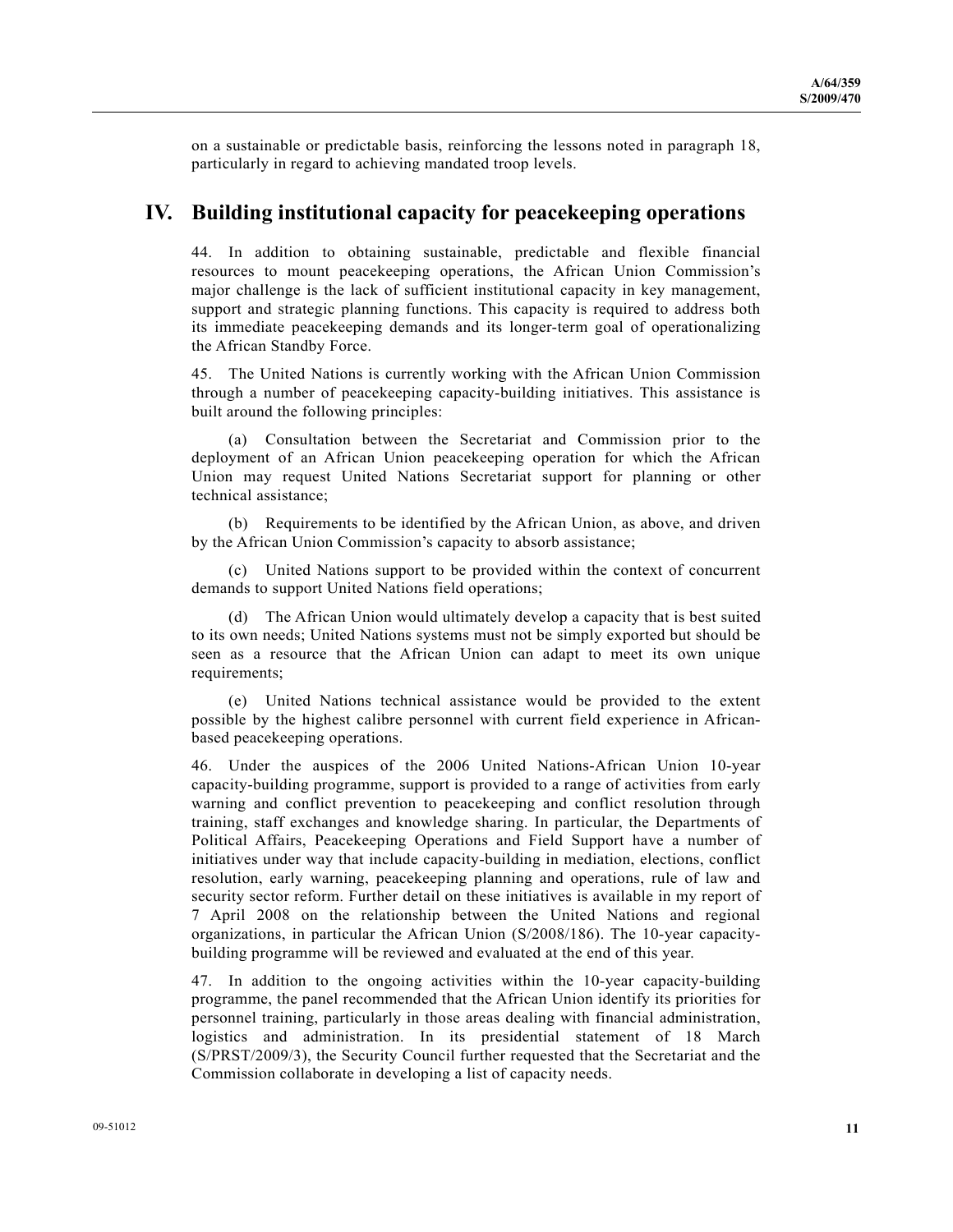48. Following extensive consultations, the Secretariat and the Commission have confirmed that the African Union should further develop all areas of support to enable it to effectively plan, manage, deploy and liquidate peacekeeping operations. This requires the African Union to develop its structure and identify the core functions necessary for its peacekeeping operations, including those in addition to the Directorate for Peace and Security. A broad, inter-departmental plan and road map for capacity-building should be developed as early as possible, with the support of the United Nations and partners, as required. The capacity-building road map would also provide a framework through which other partners and donors could focus assistance programmes, a timetable for implementation, and financing mechanisms. To ensure African Union ownership, the structure and core posts should be approved by the African Union member States and financed from the African Union regular budget.

49. In addition to the development of a capacity-building road map, the United Nations will undertake a number of short and medium to long-term initiatives that can help the African Union address some of its key deficiencies in the areas of finance, logistics, human resources and procurement. The initiatives should be governed by a framework agreement, to be explored, and on a cost recovery basis where applicable. A comprehensive, joint United Nations-African Union study of lessons learned from the Light and Heavy Support packages for AMIS, the logistics package for AMISOM as well as collaboration under UNAMID and the United Nations Support Office for AMISOM (UNSOA), with a view to identifying best practices, will inform the development of these initiatives, in particular those for the medium to long term.

#### **Short-term support initiatives**

 (a) Access to the United Nations peacekeeping Intranet site (peacekeeping policies and procedures) to be granted to the African Union Commission; this would provide the African Union with a self-learning repository of knowledge;

 (b) Embedding several African Union human resources personnel at United Nations Headquarters to observe the United Nations system at work in the first instance, along with the creation of some senior capacity within the African Union Peacekeeping Support Team of the Department of Peacekeeping Operations to act as a conduit between the Department of Field Support and the African Union to share best and emerging practices;

 (c) Information exchange with the African Union regarding United Nations vendors and contracts, including standard cost manuals, to assist the African Union in improving its procurement and contract management capacity;

 (d) Subject to capacity, a team of AMISOM representatives, including African Union troop-contributor representatives, to be embedded within the UNSOA structure to learn the evolving lessons of the UNSOA/AMISOM experience;

 (e) A framework to be identified for continued sharing of United Nations experiences and knowledge on logistic base operations;

United Nations peacekeeping budgetary preparation package and templates to be shared with the African Union Commission, including a training programme for its use. As part of this programme, a "crosswalk" between African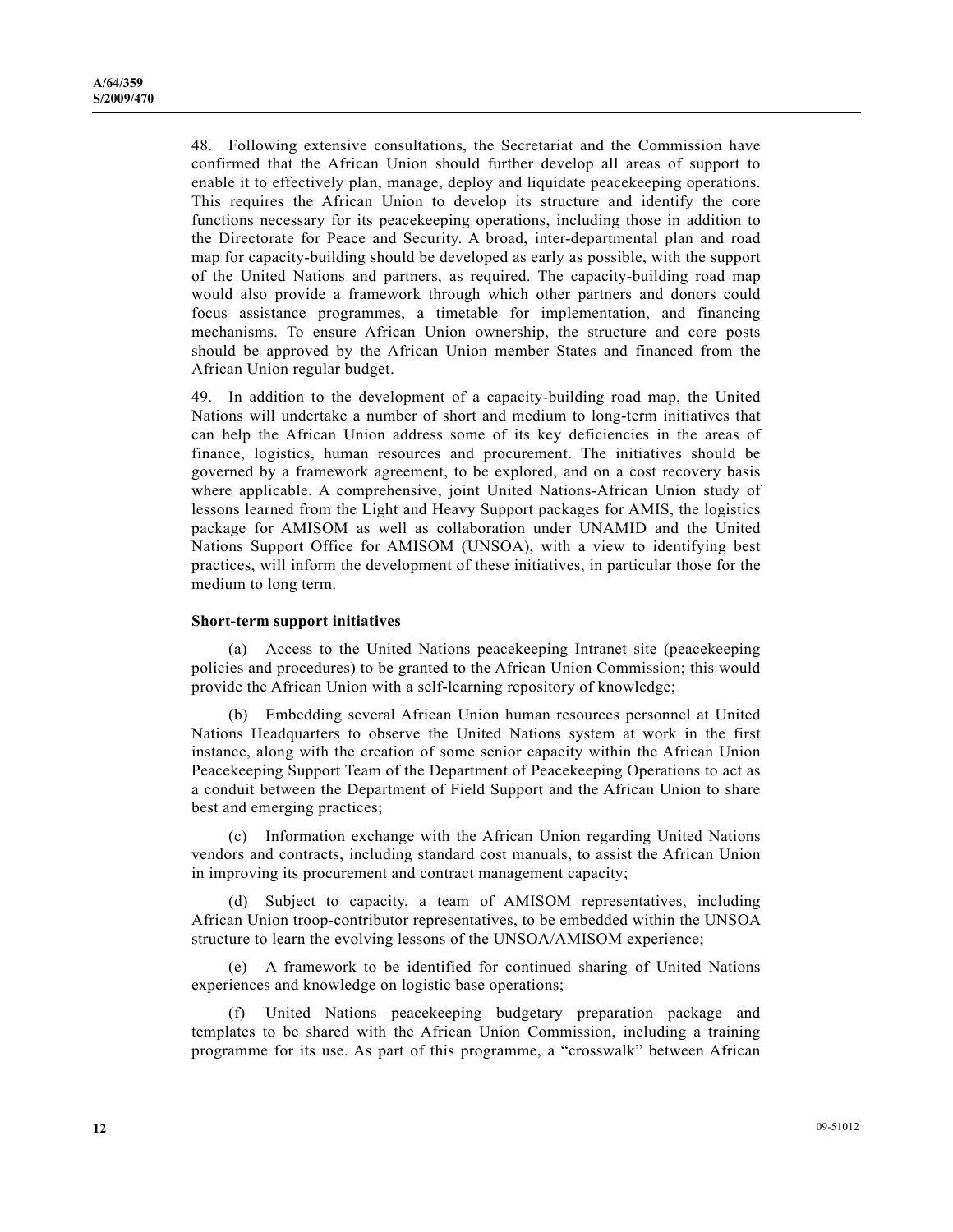Union and United Nations budgetary systems could be developed to facilitate harmonized financial reporting frameworks;

 (g) Familiarization visits to United Nations peacekeeping operations and United Nations Headquarters;

 (h) Access to the capacities in the United Nations Logistics Base in Brindisi, including the Engineering Design Centre and Geographical Information Systems Centre.

#### **Medium to Long-Term Support Initiatives**

 (a) The United Nations could provide a "standby arrangement" to assist the African Union to deploy a mission consisting of the following:

A surge capacity comprising a small team of experienced Untied Nations personnel in critical "start-up" functions such as planning, financial management, procurement, receipt and inspection, engineering and supply. These personnel would be drawn from United Nations peacekeeping missions and would deploy on temporary duty to support the establishment of an African Union mission. In line with the principle of African Union ownership, they would perform assisting roles only and would not be expected to perform managerial functions;

 (ii) Access to Strategic Deployment Stocks, existing United Nations systems contracts and strategic lift capacities;

 (b) African Union personnel to be incorporated into existing Department of Peacekeeping Operations/Department of Field Support/Department of Political Affairs training and capacity-building programmes;

 (c) A temporary assignment programme to be implemented in which African Union staff are deployed to United Nations peacekeeping operations and Headquarters for periods of between three and six months. The modalities of such a programme would include a commitment from the Secretariat not to recruit those personnel for an appropriate time following the end of their temporary assignment. The programme would be supplemented by training and familiarization in critical operational processes and systems including human resources, procurement, financial management, legal support, property management, logistics planning and delegation of authority. They would be used by the African Union as a base for the development of their own management systems;

 (d) The African Union should establish a dedicated and integral training capacity to cover all of the Commission directorates, including policies and procedures and training-the-trainers. The United Nations could assist the African Union to establish such a capacity.

#### **The African Standby Force**

50. The capacities required to address the African Union's immediate peacekeeping demands are commensurate to those it requires to manage and operate the African Standby Force. Under the broad framework for conflict resolution through the African Peace and Security Architecture, the African Union's long-term peacekeeping objective is the development of the African Standby Force. Based on five multidimensional regional brigades under the framework of five Regional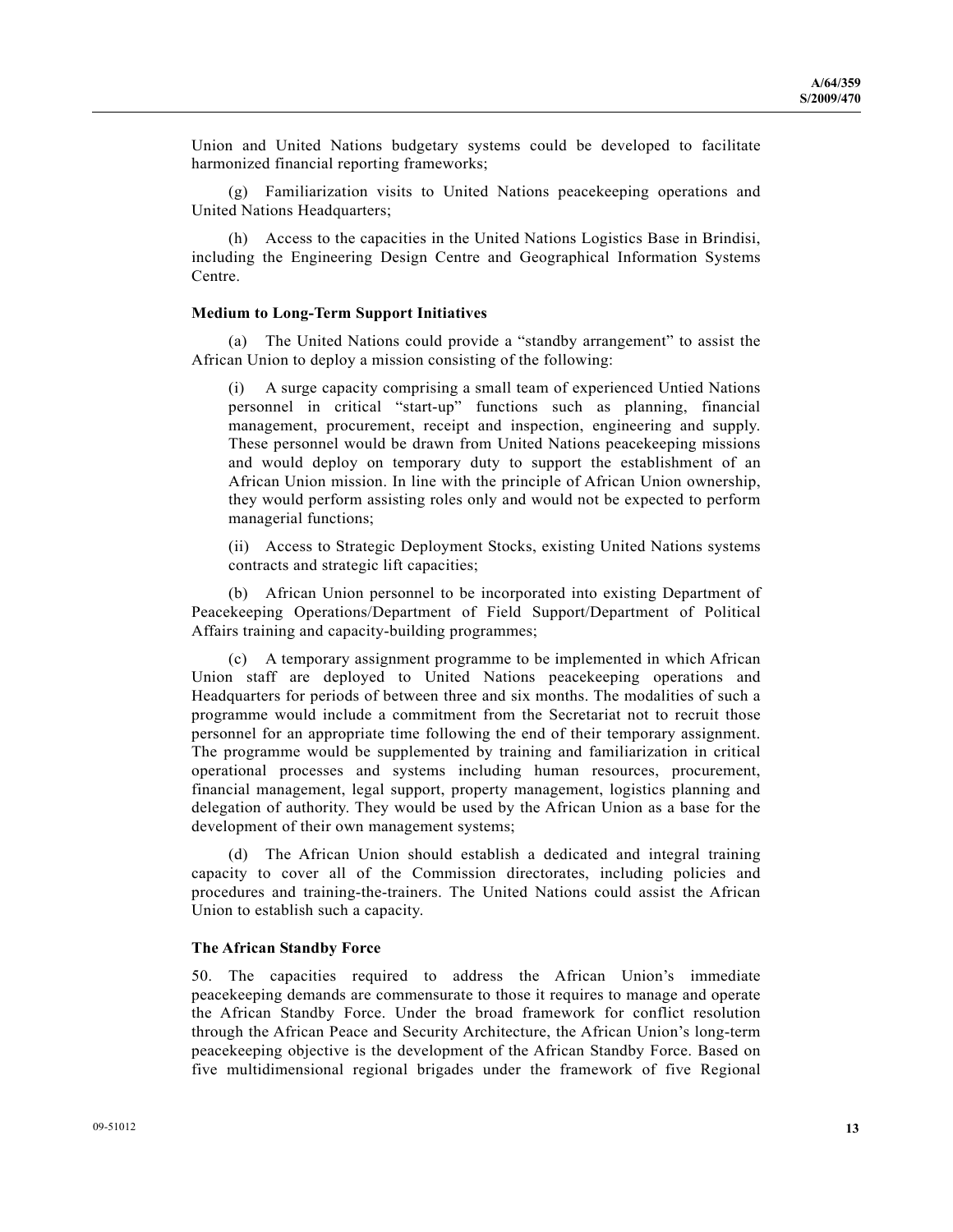Economic Communities, each unit includes a military element based on a brigade of approximately 5,000, as well as police and civilian components that can rapidly respond to peace and security-related needs. While the African Standby Force has the potential to make a major contribution to peace and security in Africa, it will require long-term financial, material and logistics commitment from partners and increasingly from the member States of the African Union.

51. In order for the African Standby Force to be operational, the African Union and its Regional Economic Communities must also have the capacity to generate units at the required state of readiness for its equipment/capabilities, within a fully integrated support structure, and within a defined command and control architecture. As envisioned in the African Standby Force concept, these brigades must also have robust, organic enablers, including engineering, communications, medical, aviation, transport and maintenance elements. These enablers must be established within a clearly understood logistic framework and equipped to standards that can withstand harsh and demanding operations.

52. It is also critical that the African Union and the Regional Economic Communities clarify the process that will govern the mandating of the African Standby Force, establish an understanding on rapid deployment and delineate clearly the command and control structures on the basis of the relevant provisions of the African Union Peace and Security Protocol and the January 2008 memorandum of understanding between the African Union and the Regional Economic Communities. The African Union should also establish a method by which it can monitor levels and standards of equipment/capabilities to ensure that they are at the appropriate state of readiness. Such methods would help identify key support deficiencies prior to deployment. In addition, the African Union should further refine its African Standby Force logistic support concept to ensure that the respective responsibilities and the division of labour between the African Union Commission and the Regional Economic Communities are clearly articulated.

53. In order to address these key challenges and operationalize the African Standby Force, a series of regional training exercises have taken place and are programmed throughout 2009. The central pillar of this process is the African Union's continental exercise "*Amani* Africa", which will take place in 2010 to review the mandating processes of the African Peace and Security Architecture by which the African Standby Force is deployed; to exercise the African Union and regional structures that support the African Standby Force concept; and to evaluate development of the African Standby Force to date and draw lessons learned by which further development activities will be adjusted accordingly.

#### **Logistics support capacity**

54. Among the urgent capacity requirements for the African Union is the provision of logistical support to its peacekeeping operations and, eventually, for the African Standby Force. In this regard, the panel recommended that the African Union consider developing its logistics capacity and explore innovative options, including commercial multifunction contracts or logistics augmentation programmes in order to avoid the necessity of stockpiling large quantities of equipment and the costs of maintenance.

55. The African Union will need to develop its own support capacity, which would include the enabling elements of each of the five brigades, the support chain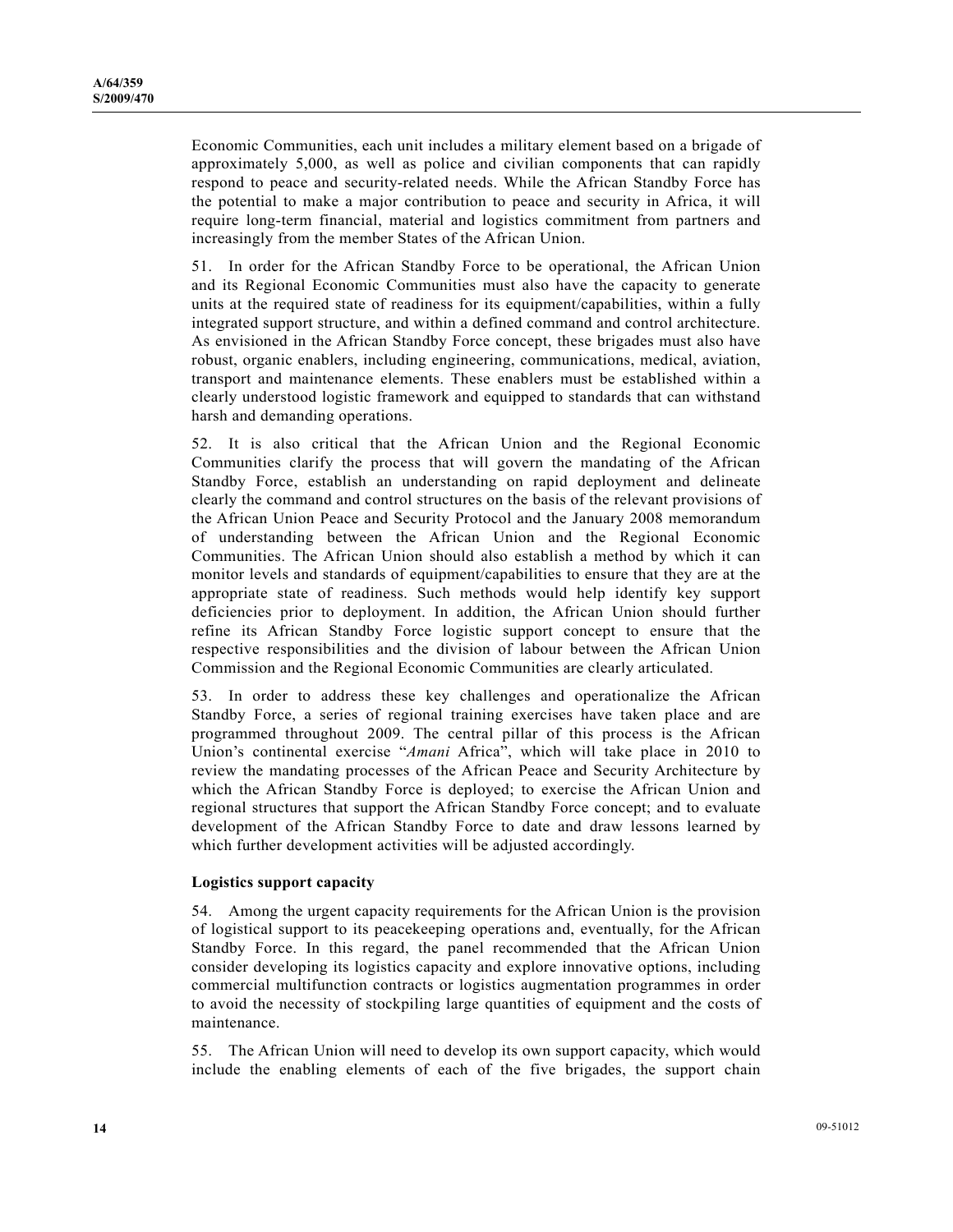mechanisms to be provided by the continental and regional bases, and a tailored commercial multifunctional contract or a Logistics Civil Augmentation Programme (LOGCAP) to round up an integrated support architecture.

56. The characteristics of the commercial logistic contract and the extent to which it is required will depend on the progress of the African Standby Force and, critically, the capacity of its enablers and supply chain mechanisms. Once the support capacity of the African Standby Force develops to the desired standard, the menu of additional support services required for operations will be reduced. A LOGCAP contract could then provide the mission with an effective, agile support capacity. A reduced menu of services, lower costs and less onerous management requirements would make this option a highly desirable and responsive solution. The challenge is to identify and mobilize commercial sources of logistic support during the development phase. A commercial multi-functional contract, while offering certain benefits, would be extremely costly and difficult to manage. The United Nations has moved away from this approach because of the high costs, and procurement and management complexities and prefers, instead, to utilize a series of targeted support contracts. This more flexible option could also be pursued by the African Union with the assistance of partners and the United Nations. Ideally, however, the development of support capacity within the brigades of the African Standby Force is the key to minimizing the complexity of a centralized support structure.

#### **Financing for capacity-building**

57. As noted above, there are many capacity-building initiatives under way by donors and partners in the area of peace and security. At the moment, these initiatives are not fully coordinated and often overlap. The panel noted that at the time of its report there were over 130 different contributions channelled to the African Union, each with its own reporting and monitoring requirements. The result is an overwhelmed African Union administrative capacity caught in a continued donor reporting and audit cycle and, as a result, struggling to build capacity or effect change and improvement to the existing system and thereby address underlying donor concerns.

### **Recommendation of the panel**

58. The panel recommended the following steps:

 (a) The development by the African Union of a comprehensive plan for longterm capacity-building;

 (b) The establishment of a multi-donor trust fund into which existing sources of support would be consolidated and a standard format for reporting to all donors be developed;

 (c) The creation of a policy board with representation from the African Union, the United Nations and major donors, to provide policy guidance and oversee the activities of the trust fund;

 (d) As a transitional measure, the administration of the fund by an agency until sufficient capacity is established within the African Union.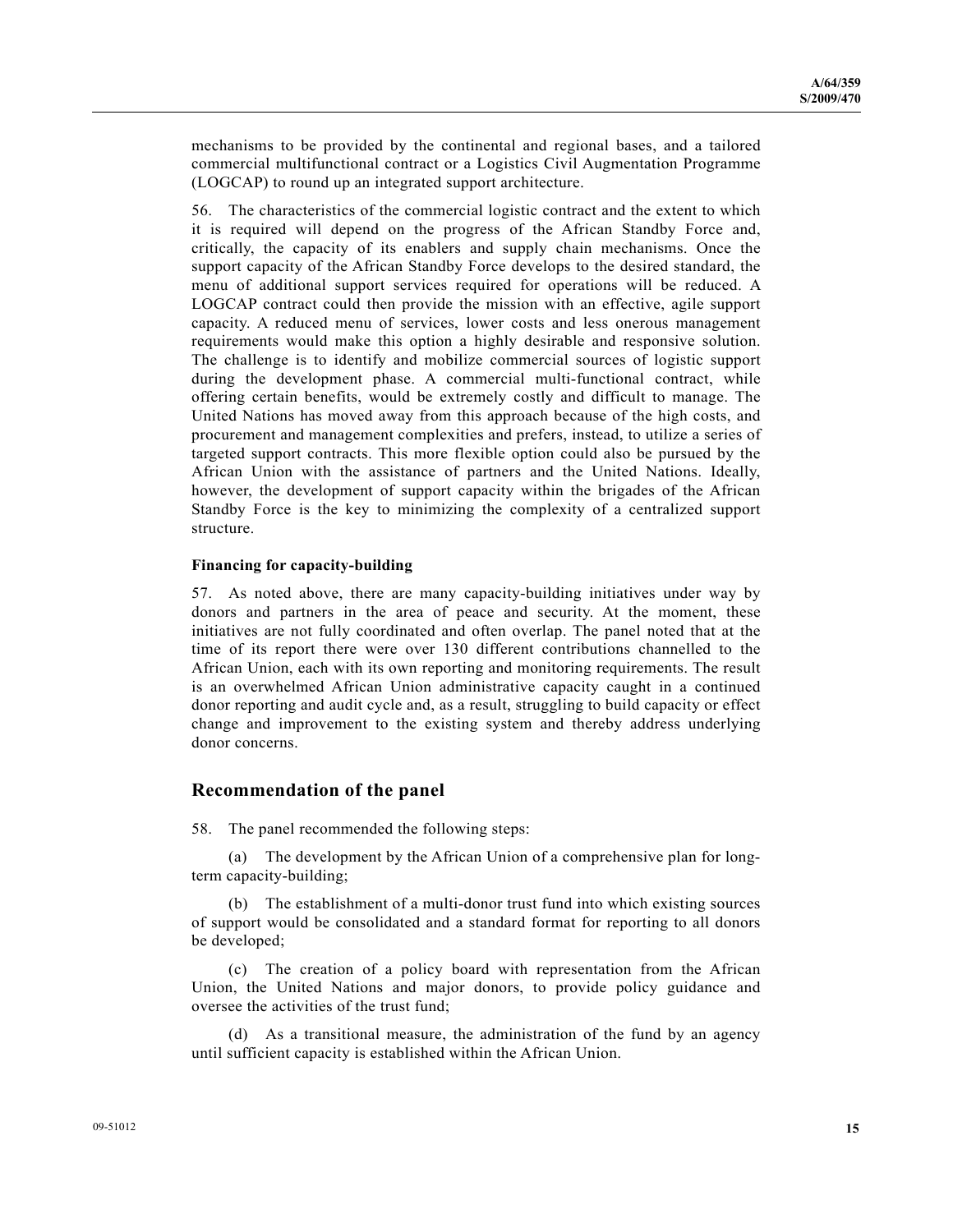## **Analysis of the recommendation of the panel**

59. I fully share the views of the panel as to the requirement for a long-term, comprehensive capacity-building plan. Although the recent experience of the United Nations support to AMISOM included the establishment of a trust fund for a peacekeeping operation and not a trust fund for capacity-building, it nonetheless provides a useful example in assessing the recommendation of the panel on multi-donor trust fund financing mechanisms for capacity-building. Pursuant to Security Council resolution 1863 (2009), in April 2009 the United Nations and African Union organized an international donor conference on Somalia to support a multi-donor trust fund established for AMISOM.

60. The creation of the multi-donor trust fund was predicated on the assumption that the benefits of strong United Nations management and oversight framework, coupled with a special programme support cost of 5 per cent (as compared to the United Nations standard of 13 per cent) would be an attractive option for potential donors. Actual pledges to the trust fund, however, amounted to only approximately 15 per cent of total pledges made. As noted above, the majority of donors preferred to contribute through direct arrangements. Consultations with various donors, as well as the experience of the African Union Commission in this regard, suggest that the same preference would apply to financing for capacity-building.

61. A significantly strengthened coordination mechanism is required to address both programmatic and administrative challenges across the entire range of donor and African Union programmes in the area of peace and security. Equally important is a commitment from donors that efforts will be made to better coordinate their programmes. Efforts are currently under way to harmonize programmatic reporting requirements for donor contributions. The extension of these efforts to include a single financial reporting format along with a common audit function, agreed to by all partners, would be a further significant improvement that would enhance the ability of the African Union to implement its capacity-building strategy. Such a mechanism, coupled with a focused plan and a road map for capacity-building, would generate most of the benefits that could otherwise be derived from the establishment of a multi-donor trust fund.

62. The United Nations can facilitate this process through a number of initiatives, including a discussion with the African Union and partners on the possibility of developing a harmonized administrative and financial management framework that could consolidate funding based on a limited number of thematic programmes. United Nations support could also include the provision of technical expertise in financial management policies and procedures as well as the leveraging of the United Nations experience of standardized reporting and oversight mechanisms for donor contributions.

63. These initiatives would provide a technical basis upon which harmonization could be built. As also noted by the panel, any effort to coordinate must, however, be accompanied by a corresponding commitment on the part of all stakeholders.

## **V. Observations**

64. Regional organizations play an increasingly active role in supporting the Security Council, under Chapter VIII of the Charter of the United Nations, in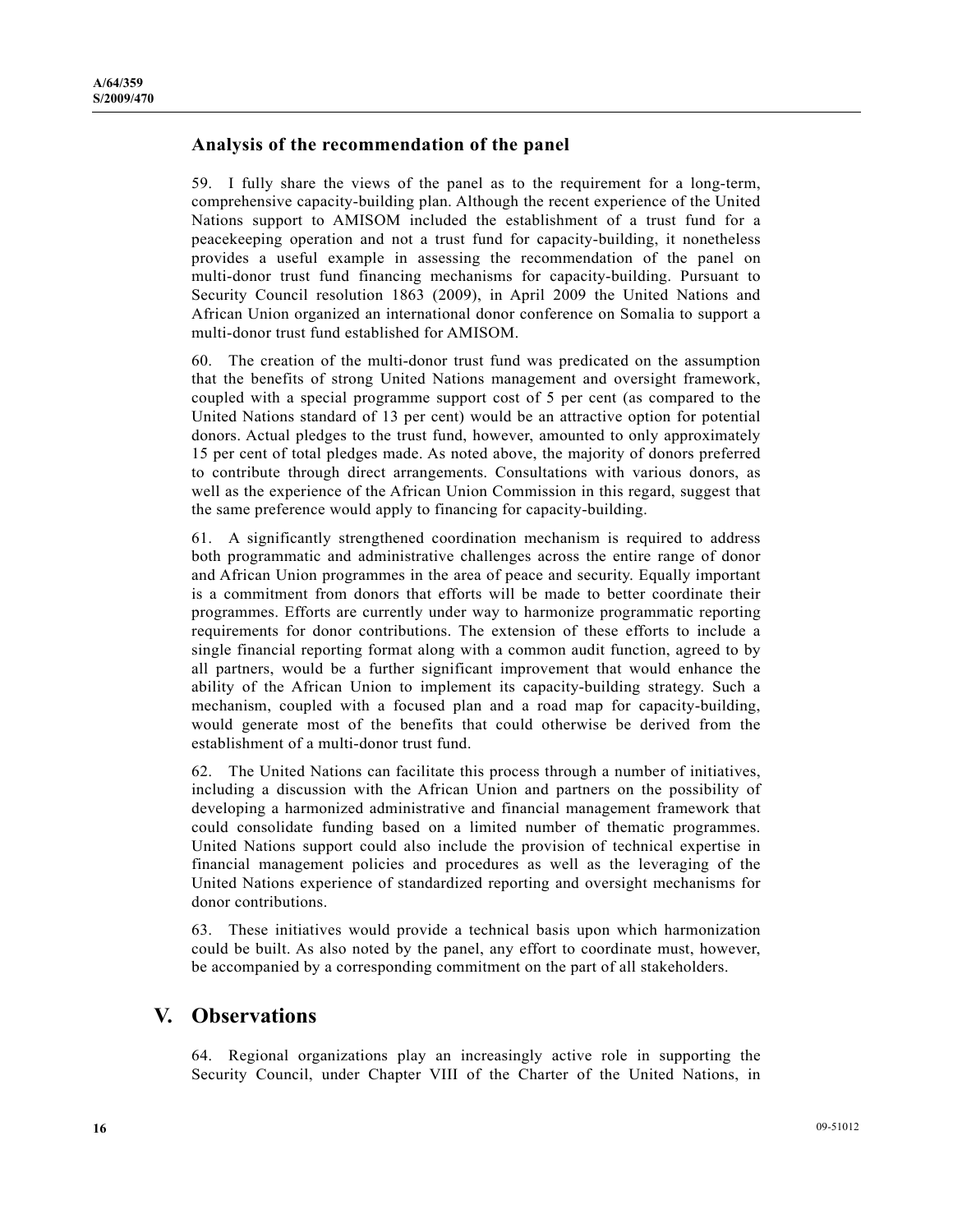carrying out its primary responsibilities in the maintenance of peace and security. In this context, the enhanced peacekeeping role of the African Union and its subregional organizations is a major and welcome development. They have been able to deploy quickly, with limited resources and as a first response, when challenging circumstances have required a robust intervention. The African Union has taken on responsibilities in complex political environments with the authorization of the Security Council, often in cases where the African Union has a comparative advantage and where conditions have not been conducive to a United Nations peacekeeping role or where the United Nations and the broader international community have been divided on the best course of action.

65. I am fully committed to supporting the African Union as it fulfils its potential as a partner of the United Nations in pursuit of peace in Africa. In the present report, I have made a number of proposals that I believe will strengthen the strategic partnership between the two organizations. I have also sought to describe a series of short-term and long-term actions that the United Nations can take to build the capacity of the African Union to undertake successful peacekeeping operations. I applaud the efforts being taken by donors and reiterate the need to work together, within the framework of a focused framework to build the capacity of the African Union.

66. I have also emphasized the requirement for the provision of sustainable and predictable resources to ensure success of African Union peacekeeping operations authorized by the United Nations. I have provided an assessment of various mechanisms that may assist the Security Council and the General Assembly in exploring means to assist the African Union in supporting peacekeeping operations authorized by the Security Council.

67. Ultimately, it will be the responsibility of African Union member States to provide the necessary resources to the African Union's peacekeeping interventions. In this regard, I welcome the decision of the African Union to increase the allotment of the regular budget to the African Union Peace Fund. This is especially important in addressing the challenges that the African Union may face in financing for the African Standby Force and other peacekeeping operations it undertakes under the sole authorization of the African Union Peace and Security Council.

68. When peacekeeping is determined the best course of action to address a conflict in Africa, it is essential that the United Nations and the African Union work together to build consensus and support for the operation and to align mandates with objectives and available resources. Thorough strategic and operational coordination and consultation is required between the Secretariat and the Commission and between the Security Council and the Peace and Security Council before the African Union mandates a peacekeeping operation. This would allow early identification of requirements for United Nations financial and peacekeeping capacity support and would also facilitate planning for possible transition to a United Nations operation, if there would be an intention by the Security Council.

69. At the same time, it is important to recall that peacekeeping is part of a political solution, not an alternative. Efforts must continue to be made in parallel to enhance and support preventive diplomacy, early warning, and conflict resolution and mediation. Peacekeeping operations should only be embarked upon after careful consideration of all available response options and must be accompanied by a viable political strategy and a set of clear objectives. The overall strategy and objectives